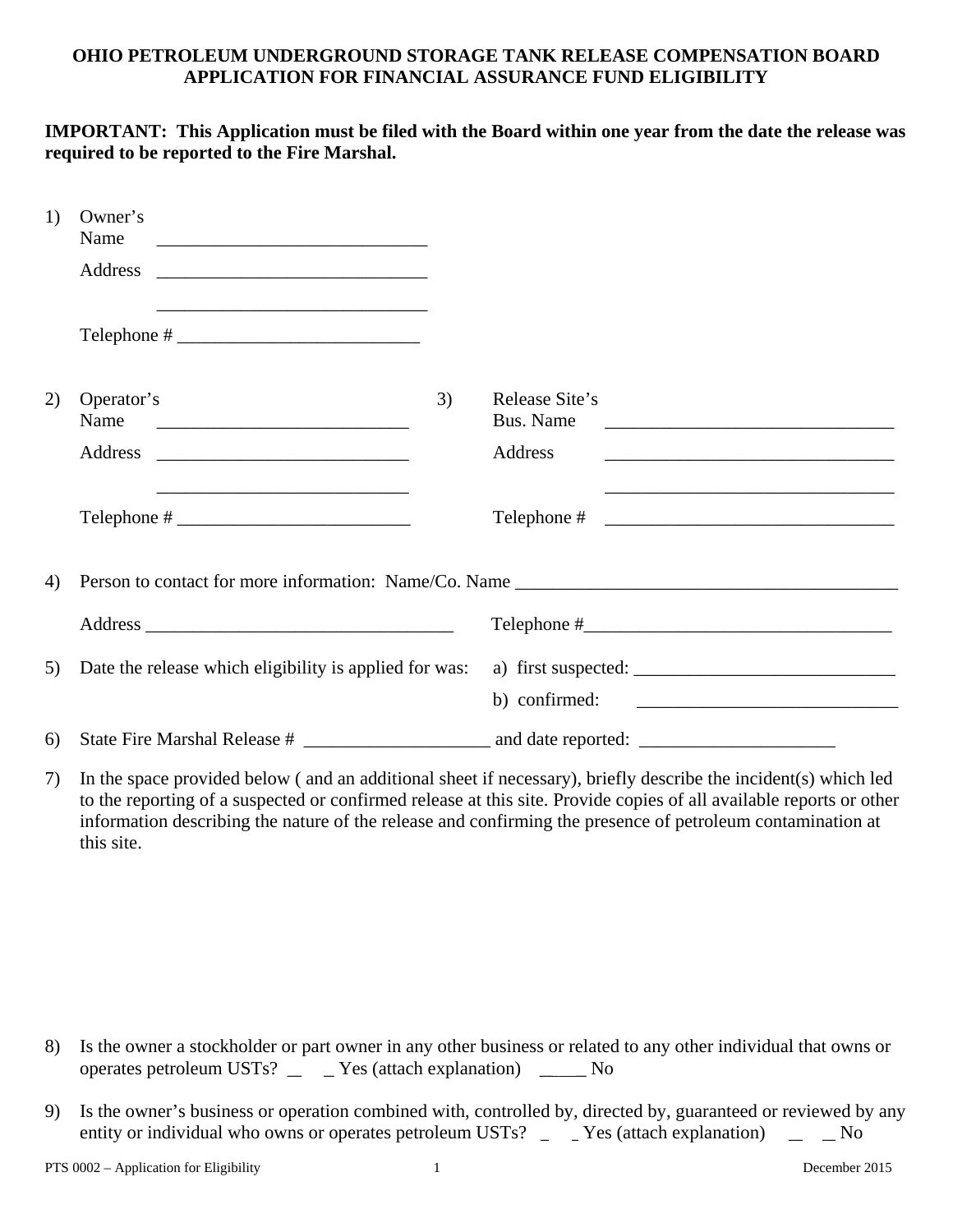10) On the Tank Inventory Form below please list all known or discovered underground storage tanks and aboveground storage tanks located at the release site. If the exact date a tank was last used is unknown, please approximate by month and year.

| Tank #         | Size<br>(gallons) | Content | Year<br>Installed | Has Tank Been Out of<br>Use For Over One Year? | Date Tank Was Last Used to<br>Dispense Fuel or Store Waste Oil | Is Tank Removed?<br>If Yes -<br>Date of Removal |
|----------------|-------------------|---------|-------------------|------------------------------------------------|----------------------------------------------------------------|-------------------------------------------------|
|                |                   |         |                   |                                                |                                                                |                                                 |
| 2              |                   |         |                   |                                                |                                                                |                                                 |
| 3              |                   |         |                   |                                                |                                                                |                                                 |
| $\overline{4}$ |                   |         |                   |                                                |                                                                |                                                 |
|                |                   |         |                   |                                                |                                                                |                                                 |
| 6              |                   |         |                   |                                                |                                                                |                                                 |

# **TANK INVENTORY FORM**

**If more than six tanks, please copy the inventory form and attach the copy to the application.**

 a. Please list the tank(s), by tank number above, that eligibility is being applied for in this application. Specify each Tank  $#$ :

b. When the release that eligibility is being applied for was first suspected or confirmed:

Were the USTs registered with the fire marshal?  $\angle$   $\angle$  Yes  $\angle$  No If Yes, attach a copy of the registration certificate. If No, the fire marshal must recommend to the Board that good cause existed for your failure to register.

Were the USTs in compliance with corrosion protection?  $\angle$   $\angle$  Yes  $\angle$   $\angle$  No; spill prevention?  $\overline{\phantom{a}}$  Yes  $\overline{\phantom{a}}$  No; overfill prevention?  $\overline{\phantom{a}}$  Yes  $\overline{\phantom{a}}$  No

Indicate the method of leak detection used:

 $\text{Tank}(s)$ 

**(During the review of this Application leak detection records for the period 12 months prior to the release discovery may be requested.)** 

Were the USTs temporarily closed in accordance with UST regulations?  $\angle$   $\angle$  Yes  $\angle$   $\angle$  No If Yes, attach a copy of the temporary closure permit issued by the fire marshal or a delegated authority.

c. Has a release other than the one applied for in this application ever occurred at this site?

 $\angle$   $\angle$  Yes  $\angle$  No If Yes, list for all previous releases:

| rank #s:                   | Release Date: | FMI#                                    |
|----------------------------|---------------|-----------------------------------------|
| Current Status of cleanup: |               | (Attach a separate sheet if necessary.) |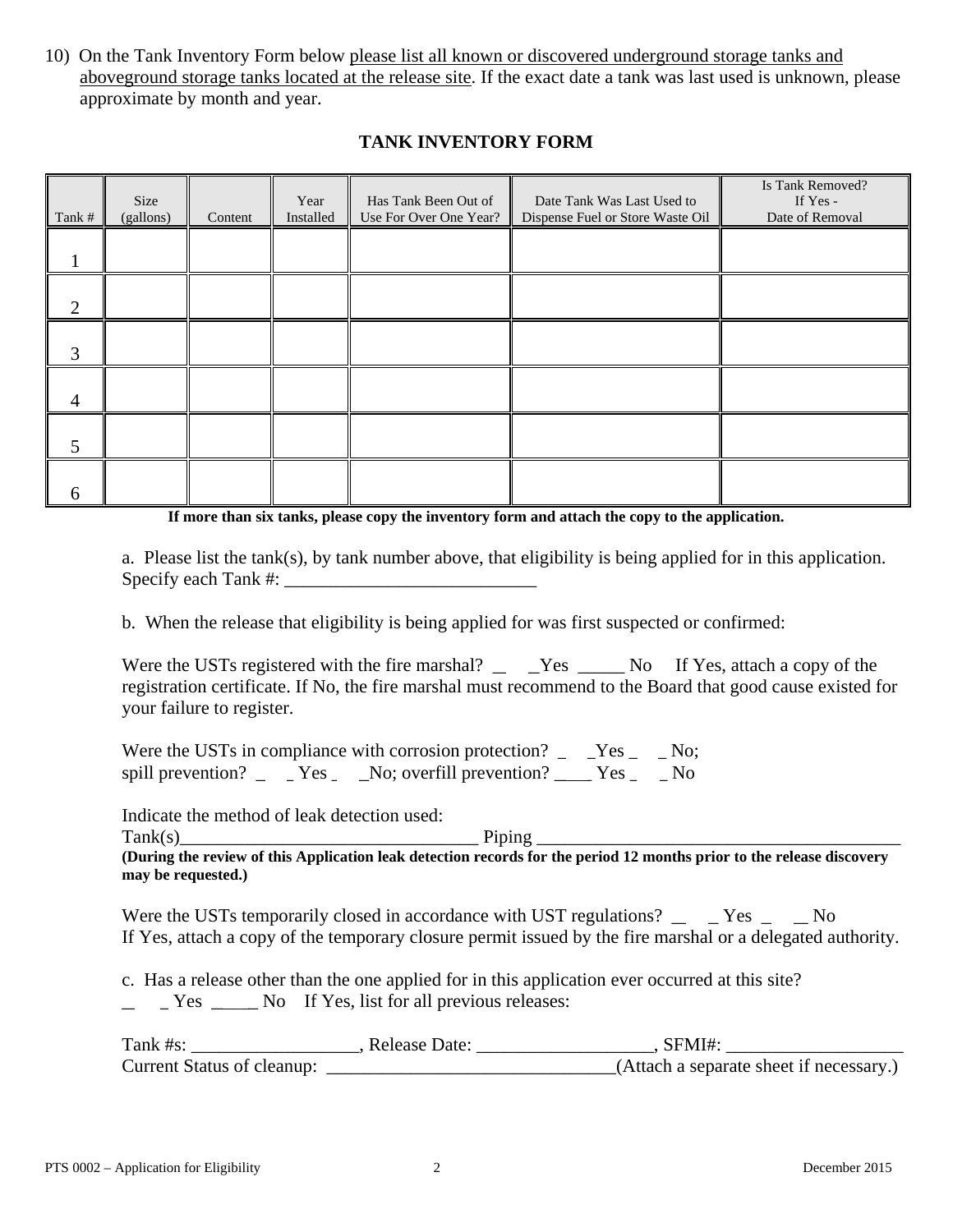d. Has Fund eligibility been granted for a previous release at this site? Yes No If yes, please provide claim #(s)

 e. Has the product being stored in any of the USTs listed above changed since July 1, 1989?  $Yes$  No Tank # (s) If Yes, please provide a letter detailing those changes.

11) Are you subject to a third-party lawsuit or settlement agreement for another party's bodily injury or property damage as a result of this petroleum release?  $\angle$  Yes  $\angle$  No If Yes, has a third-party Eligibility Application been filed with the Board?  $\angle$  Yes  $\angle$  No

\_\_\_\_\_\_\_\_\_\_\_\_\_\_\_\_\_\_\_\_\_\_\_\_\_\_\_\_\_\_\_\_\_\_\_\_\_\_\_\_\_\_\_\_\_\_\_\_\_\_\_\_\_\_\_\_\_\_\_\_\_\_\_\_\_\_\_\_\_

12) Do you have coverage, other than for your deductible, under any other forms of insurance against which you have made or could make claim for reimbursement of costs for corrective action or third-party damages for the release which is the subject of this application?  $\angle$   $\angle$  Yes  $\angle$   $\angle$  No

 If Yes, please give the amount of the deductible \_\_\_\_\_\_\_\_\_\_\_\_\_\_\_\_\_\_and the limit of this additional coverage \_\_\_\_\_\_\_\_\_\_\_\_\_\_\_\_. Attach a copy of the policy.

- 13) Do you believe or suspect that another party may have caused or contributed to the release of petroleum that is the subject of this application? \_ \_\_Yes\_ \_\_No If yes, attach a statement that provides details.
- 14) Has any lawsuit been filed in which the owner and/or operator are attempting to recover the costs of performing corrective action or third-party damages associated with this claim? \_\_\_\_\_ Yes \_\_\_\_\_ No If Yes, please state in which court.
- 15) Has or will the owner and/or operator collect money from any other source for the costs of performing corrective action or third-party damages associated with this claim?  $\angle$   $\angle$  Yes  $\angle$  No If Yes, identify the source and terms of the agreement on an attached statement.

# **CERTIFICATION I HEREBY CERTIFY THAT:**

All the statements made within this Application for Financial Assurance Fund Eligibility are true and correct.

I understand that if I am determined to be eligible for reimbursement or payment from the Ohio Financial Assurance Fund, eligibility must be maintained according to the requirements of 3737-1-07(C) of the Ohio Administrative Code.

I acknowledge that determination of Financial Assurance Fund eligibility does not constitute an obligation of the Financial Assurance Fund for reimbursement. All claims are subject to verification and a determination of the reasonability of costs.

\_\_\_\_\_\_\_\_\_\_\_\_\_\_\_\_\_\_\_\_\_\_\_\_\_\_\_\_ \_\_\_\_\_\_\_\_\_\_\_\_\_\_\_\_\_\_\_\_\_\_\_\_\_\_\_\_\_\_\_\_\_\_\_\_\_\_\_\_\_ Owner/Operator Name (Print) Signature of owner Date